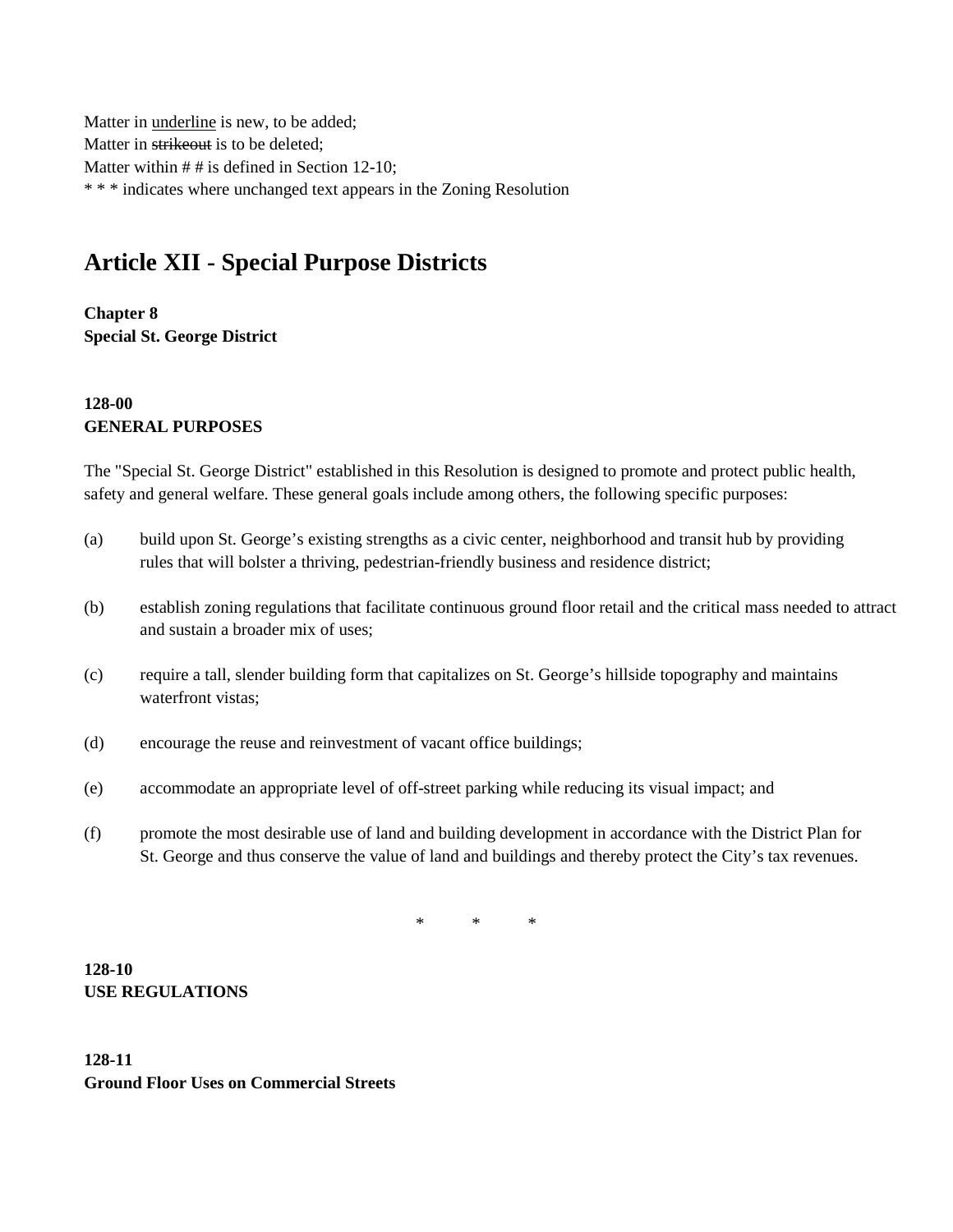Map 2 (Commercial Streets) in the Appendix to this Chapter specifies locations where the special ground floor #use# regulations of this Section apply.

#Uses# on the ground floor of a #building# shall be limited to #commercial uses#, except for Type 1 lobbies and entrances to #accessory# parking spaces provided in accordance with Section 37-33 (Maximum Width of Certain Uses). Such #commercial uses# shall comply with the minimum depth provisions of Section 37-32 (Ground Floor Depth Requirements for Certain Uses). In addition, #accessory# parking spaces, including such spaces #accessory# to #residences#, shall be permitted on the ground floor, provided they comply with the provisions of Section 37-35 (Parking Wrap and Screening Requirements). The level of the finished floor of such ground floor shall be located not higher than two feet above nor lower than two feet below the as-built level of the adjoining #street#.

#Commercial uses# shall have a depth of at least 30 feet from the #street wall# of the #building# facing the #commercial street# and shall extend along the entire width of the #building# except for lobbies and entrances to #accessory# parking spaces, provided such lobbies and entrances do not occupy more than 25 percent of the #street wall# width of the #building#. Enclosed parking spaces, or parking spaces covered by a #building#, including such spaces #accessory# to #residences#, shall be permitted to occupy the ground floor provided they are located beyond 30 feet of the #street wall# of the #building# facing the #commercial street#.

# **128-12 Transparency Requirements**

Any #street wall# of a #building developed# or #enlarged# after October 23, 2008, where the ground floor level of such #development# or #enlarged# portion of the #building# contains #commercial# or #community facility uses#, excluding #schools#, shall be glazed in accordance with the provisions of Section 37-34 (Minimum Transparency Requirements) transparent materials which may include #show windows#, glazed transoms or glazed portions of doors. Such glazed area shall occupy at least 50 percent of the area of each such ground floor #street wall# measured to a height of 10 feet above the level of the adjoining sidewalk or public access area.

For the purposes of this Section, Bank Street shall be considered a #street#. However, this Section shall not apply to a stadium #use# within the North Waterfront Subdistrict.

## **128-13 Location of Uses in Mixed Buildings**

The provisions of Section 32-422 (Location of floors occupied by commercial uses) are modified to permit #dwelling units# or #rooming units# on the same #story# as a <u>#commercial use#</u> non-#residential use# provided no access exists between such #uses# at any level containing #dwelling units# or #rooming units# and provided any #commercial uses# non-#residential uses# are not located directly over any #dwelling units# or #rooming units#. However, such #commercial use# non-#residential uses# may be located over #dwelling units# or #rooming units# by authorization of the City Planning Commission upon a finding that sufficient separation of #residential uses# from  $\frac{\text{H}\text{R}}{\text{H}\text{R}}$  = hon-#residential uses# exists within the #building#.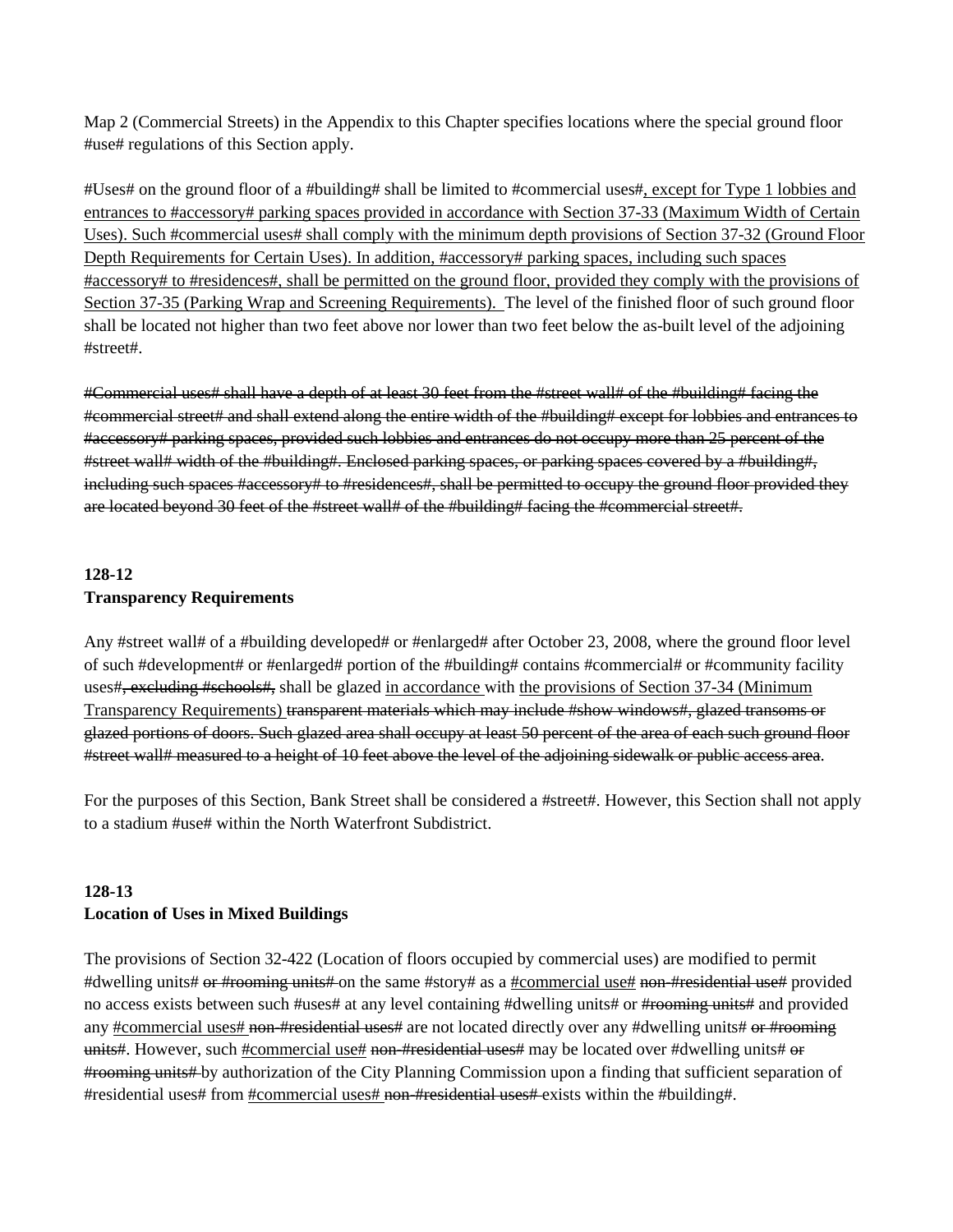### **128-14 Security Gates**

Within the #Special St. George District#, all security gates that are swung, drawn or lowered to secure #commercial# or #community facility# premises shall, when closed, permit visibility of at least 75 percent of the area covered by such gate when viewed from the #street# or publicly accessible area, except that this provision shall not apply to entrances or exits to parking garages.

# **128-20 FLOOR AREA, LOT COVERAGE AND YARD REGULATIONS**

\* \* \*

## **128-22 Maximum Lot Coverage**

In C4-2 Districts within the Upland Subdistrict, the underlying #open space ratio# provisions shall not apply. In lieu thereof, the maximum permitted #lot coverage# for a #residential building#, or portion thereof, shall be 70 percent for an #interior# or #through lot# and 100 80 percent for a #corner lot#. However, no maximum #lot coverage# shall apply to any #corner lot# of 5,000 square feet or less.

\* \* \*

#### **128-30 HEIGHT AND SETBACK REGULATIONS**

\* \* \*

## **128-33 Maximum Base Height**

The maximum height of a #building or other structure# before setback shall be as specified on Map 3 (Minimum and Maximum Base Heights) in the Appendix to this Chapter. Where a maximum base height of 65 60 feet applies as shown on Map 3, such maximum base height shall be reduced to 40 feet for #zoning lots developed# or #enlarged# pursuant to the tower provisions of Section 128-35. When a #building# fronts on two intersecting #streets# for which different maximum base heights apply, the higher base height may wrap around to the #street# with the lower base height for a distance of up to 100 feet. All portions of #buildings or other structures# above such maximum base heights shall provide a setback at least ten feet in depth measured from any #street wall#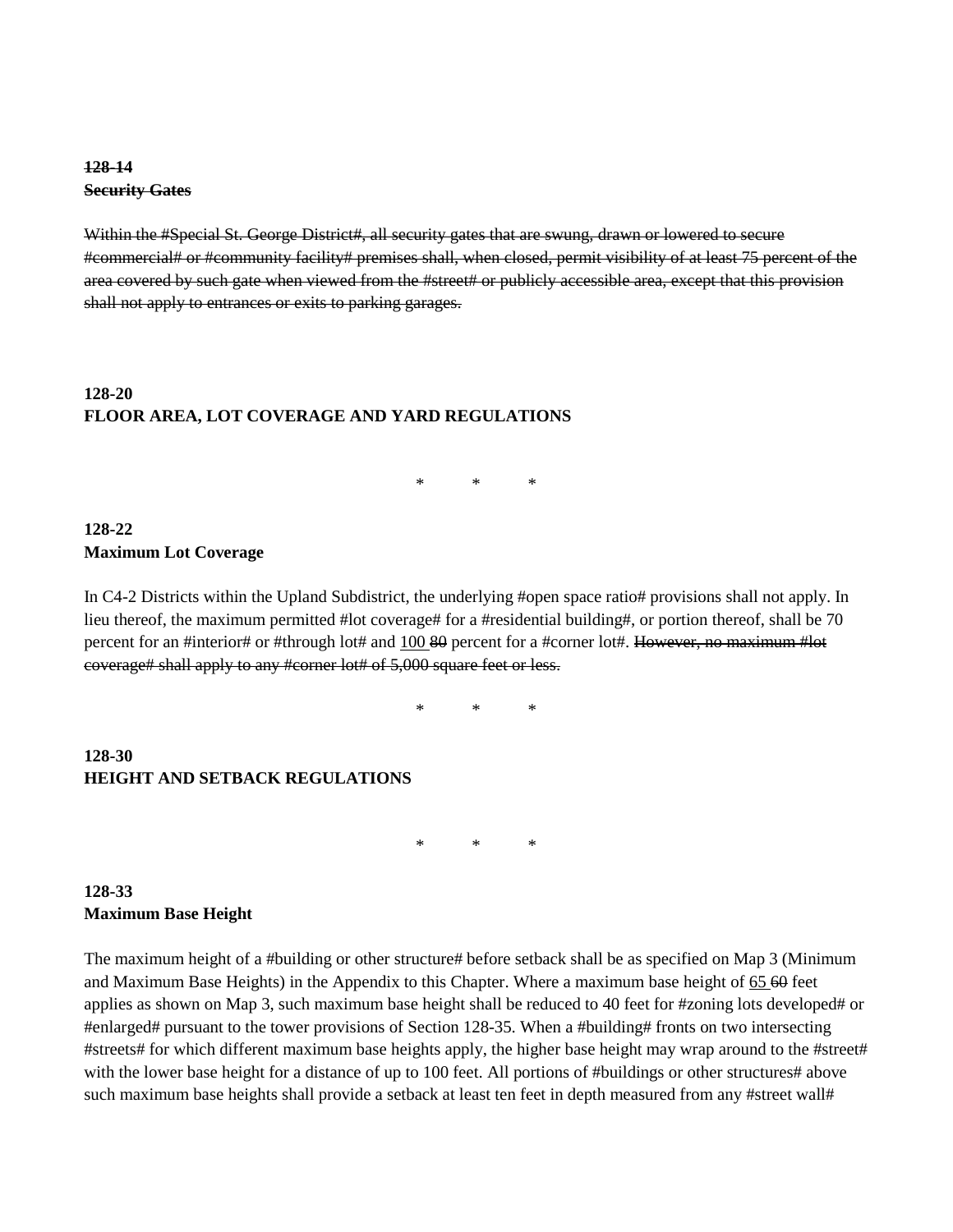facing a #wide street# and 15 feet in depth from any #street wall# facing a #narrow street#.

\* \* \*

# **128-34 Maximum Building Height**

In C4-2 Districts within the Upland Subdistrict, for #buildings# that are not #developed# or #enlarged# pursuant to the tower provisions of Section 128-35 (Towers), the maximum height of a #building or other structure# and the maximum number of #stories# shall be as set forth in Section 23-662 (Maximum height of buildings and setback regulations) for a residential equivalent of an R6 District. Separate maximum #building# heights are set forth within such Section for #developments# or #enlargements# with #qualifying ground floors# and for those with #non-qualifying ground floors#, as defined in Section 23-662. the maximum height of a #building or other structure# shall be 70 feet, except that However, on Bay Street where there is a maximum base height of 85 feet, the maximum height of a #building or other structure# also shall be 85 feet.

In C4-2 Districts within the Upland Subdistrict for #buildings# that are #developed# or #enlarged# pursuant to the tower provisions of Section 128-35, the maximum height of the tower portion of a #building# shall be 200 feet, and the height of all other portions of the #building# shall not exceed the applicable maximum base height. Where a maximum base height of 65 60 feet applies as shown on Map 3 in the Appendix to this Chapter, such maximum base height shall be reduced to 40 feet for #zoning lots developed# or #enlarged# pursuant to the tower provisions of Section 128-35.

# **128-35 Towers**

The tower provisions of this Section shall apply, as an option, to any #zoning lot# with a #lot area# of at least 10,000 square feet. Any portion of a #building developed# or #enlarged# on such #zoning lots# that exceeds the applicable maximum base height shall be constructed as either a point tower or a broad tower, as follows:

#### (a) Point tower

(1) Tower #lot coverage# and maximum length

Each #story# located entirely above a height of 70 75 feet shall not exceed a gross area of 6,800 square feet. The outermost walls of each #story# shall be inscribed within a rectangle, and the maximum length of any side of such rectangle shall be 85 feet.

(2) Tower top articulation

The highest three #stories#, or as many #stories# as are located entirely above a height of  $74\,75$ feet, whichever is less, shall have a #lot coverage# of at least 50 percent of the #story# immediately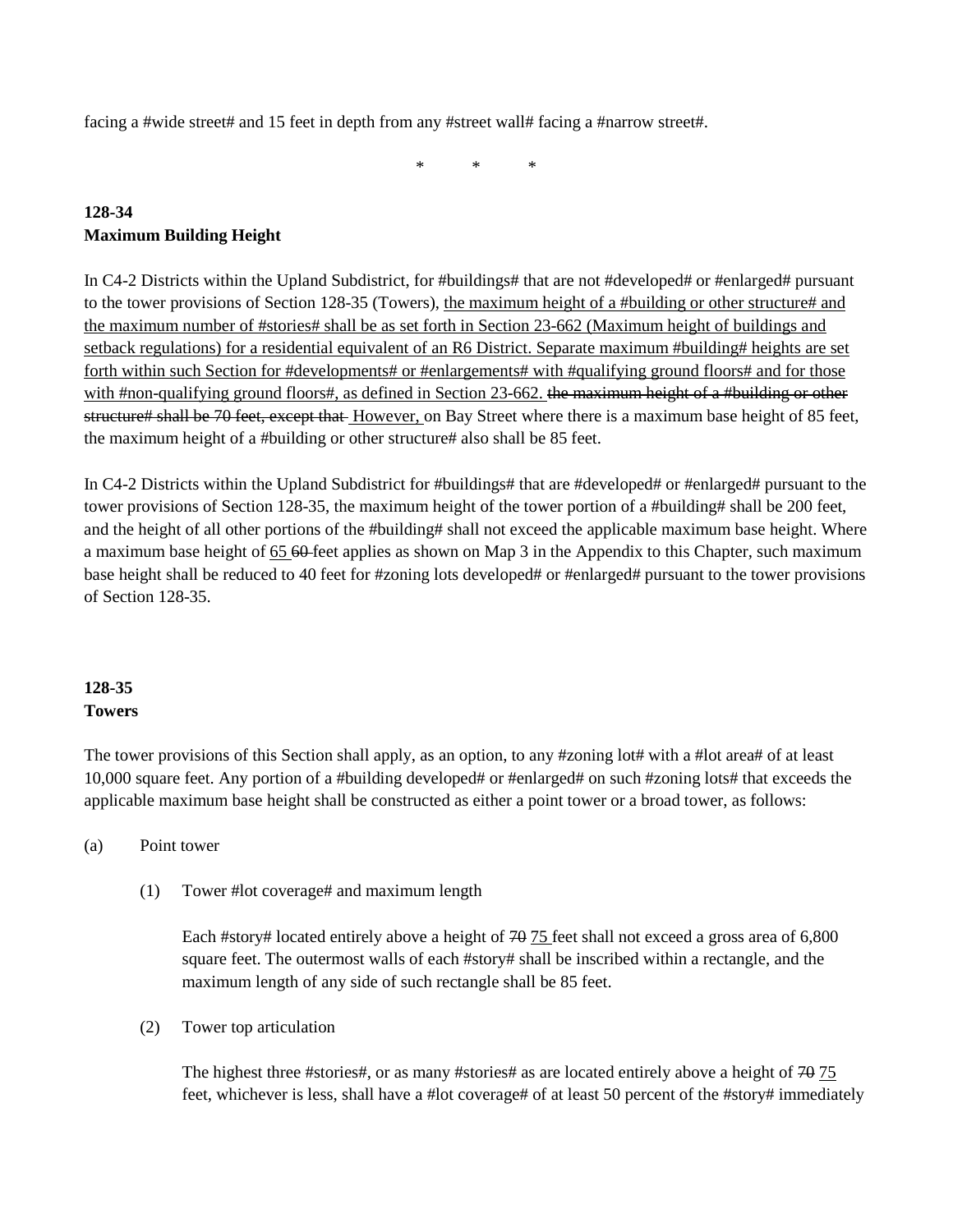below such #stories#, and a maximum #lot coverage# of 80 percent of the #story# immediately below such #stories#. Such reduced #lot coverage# shall be achieved by one or more setbacks on each face of the tower, where at least one setback on each tower face has a depth of at least four feet, and a width that, individually or in the aggregate, is equal to at least 10 percent of the width of such respective tower face. For the purposes of this paragraph,  $(a)(2)$ , each tower shall have four tower faces, with each face being the side of a rectangle within which the outermost walls of the highest #story# not subject to the reduced #lot coverage# provisions have been inscribed. The required setbacks shall be measured from the outermost walls of the #building# facing each tower face. Required setback areas may overlap.

#### (b) Broad tower

Each #story# located entirely above a height of 70 75 feet shall not exceed a gross area of 8,800 square feet. The outermost walls of each such #story# shall be inscribed within a rectangle, and the maximum length of any side of such rectangle shall be 135 feet. The upper #stories# shall provide setbacks with a minimum depth of 15 feet measured from the east facing wall of the #story# immediately below. Such setbacks shall be provided at the level of three different #stories#, or as many #stories# as are located entirely above a height of 70 75 feet, whichever is less. For towers with at least six #stories# located entirely above a height of 70 75 feet, the lowest level at which such setbacks may be provided is 100 feet, and the highest #story# shall be located entirely within the western half of the tower.

#### (c) Orientation of all towers

The maximum length of the outermost walls of any side of each #story# of a #building# facing the #shoreline# that is entirely above a height of 70 75 feet shall not exceed 80 feet. For the purposes of this Section, the #street line# of St. Marks Place shall be considered to be a line parallel to the #shoreline#, and any side of such rectangle facing St. Marks Place from which lines perpendicular to the #street line# of St Marks Place may be drawn, regardless of intervening structures, properties or #streets#, shall not exceed 80 feet.

#### (d) Location of all towers

Any portion of a #building# that exceeds a height of  $70-75$  feet shall be no closer to a #side lot line# than eight feet, and any #story# of a #building# that is entirely above a height of  $\frac{40}{75}$  feet shall be located within 25 feet of a #street line# or sidewalk widening line, where applicable.

#### (e) Maximum tower height

The maximum height of any #building# utilizing the tower provisions of this Section shall be 200 feet. The height of the tower portion of the #building# shall be measured from the #base plane#.

#### (f) Tower and base integration

All portions of a #building# that exceed the applicable maximum base height set forth in Section 128-33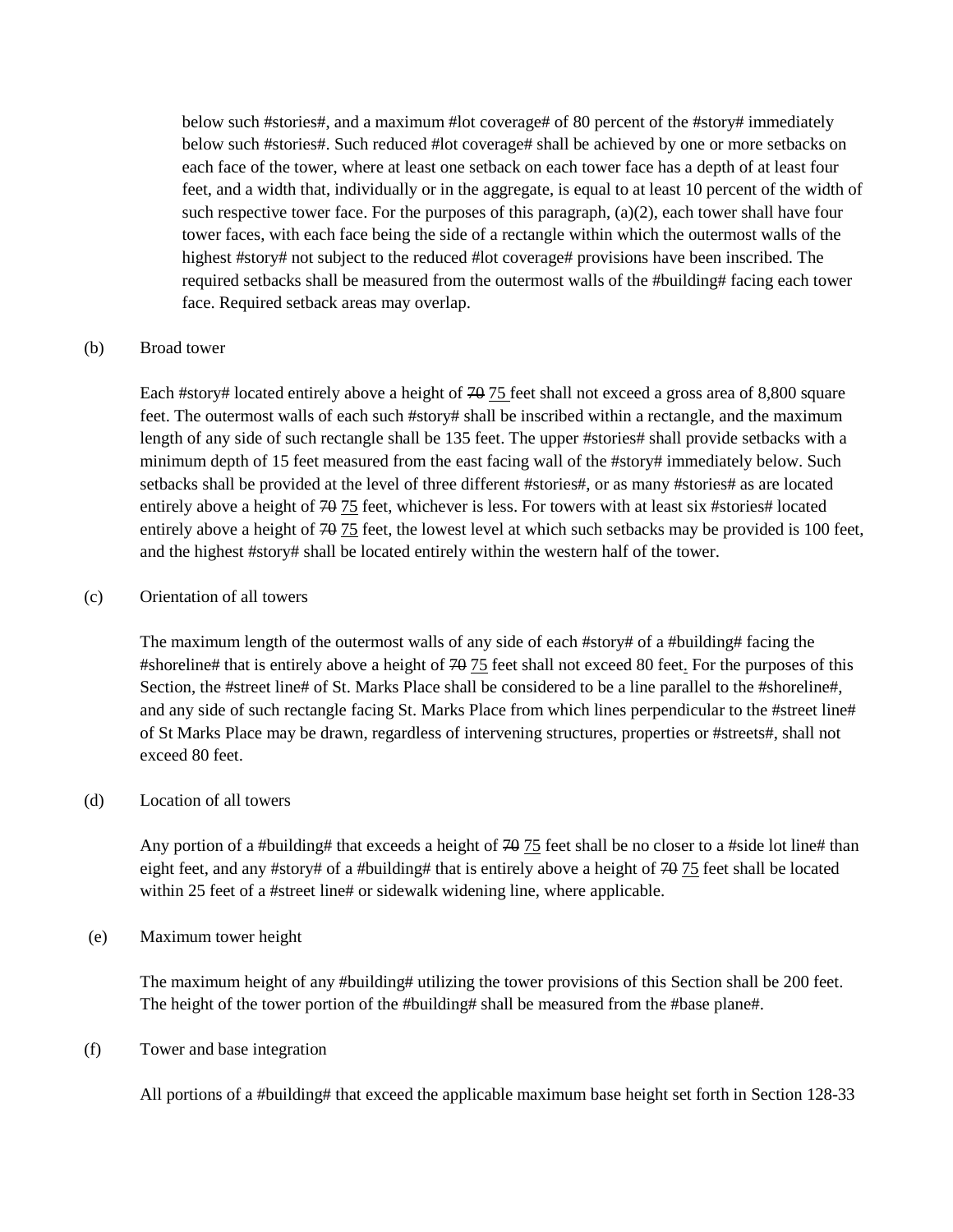shall be set back at least 10 feet from the #street wall# of a #building# facing a #wide street# and at least 15 feet from the #street wall# of a #building# facing a #narrow street#. However, up to 50 percent of the #street wall# of the portion of the #building# located above a height of  $70-75$  feet need not be set back from the #street wall# of the #building#, and may rise without setback from grade, provided such portion of the #building# is set back at least 10 feet from a #wide street line# or sidewalk widening line, where applicable, and at least 15 feet from a #narrow street line# or sidewalk widening line, where applicable.

(g) Tower exclusion areas

No #building or other structure# may exceed a height of 70 75 feet within the areas designated on Map 4 (Tower Restriction Areas) in the Appendix to this Chapter.

\* \* \*

\* \* \*

## **128-50 PARKING REGULATIONS**

## **128-51 Required Off-Street Parking and Loading**

In C4-2 Districts, the following special regulations shall apply:

(a) #Residential uses#

One off-street parking space shall be provided for each #dwelling unit# created after October 23, 2008, including any #dwelling units# within #buildings converted# pursuant to Article 1, Chapter 5 (Residential Conversion within Existing Buildings), except that the provisions of Section 25-25 (Modification of Requirements for Income-Restricted Housing Units or Affordable Independent Residences for Seniors) shall apply to #income-restricted housing units#. However, where the total number of required spaces is five or fewer or, for #conversions#, where the total number of required spaces is 20 or fewer, no parking shall be required, except that such waiver provision shall not apply to any #zoning lot# subdivided after October 28, 2008. The provisions of Section 73-46 (Waiver of Requirements for Conversions) shall apply to #conversions# where more than 20 parking spaces are required.

\* \* \*

# **128-54 Location of Accessory Off-Street Parking Spaces**

No open parking areas shall be located between the #street wall# of a #building# and the #street line#, and no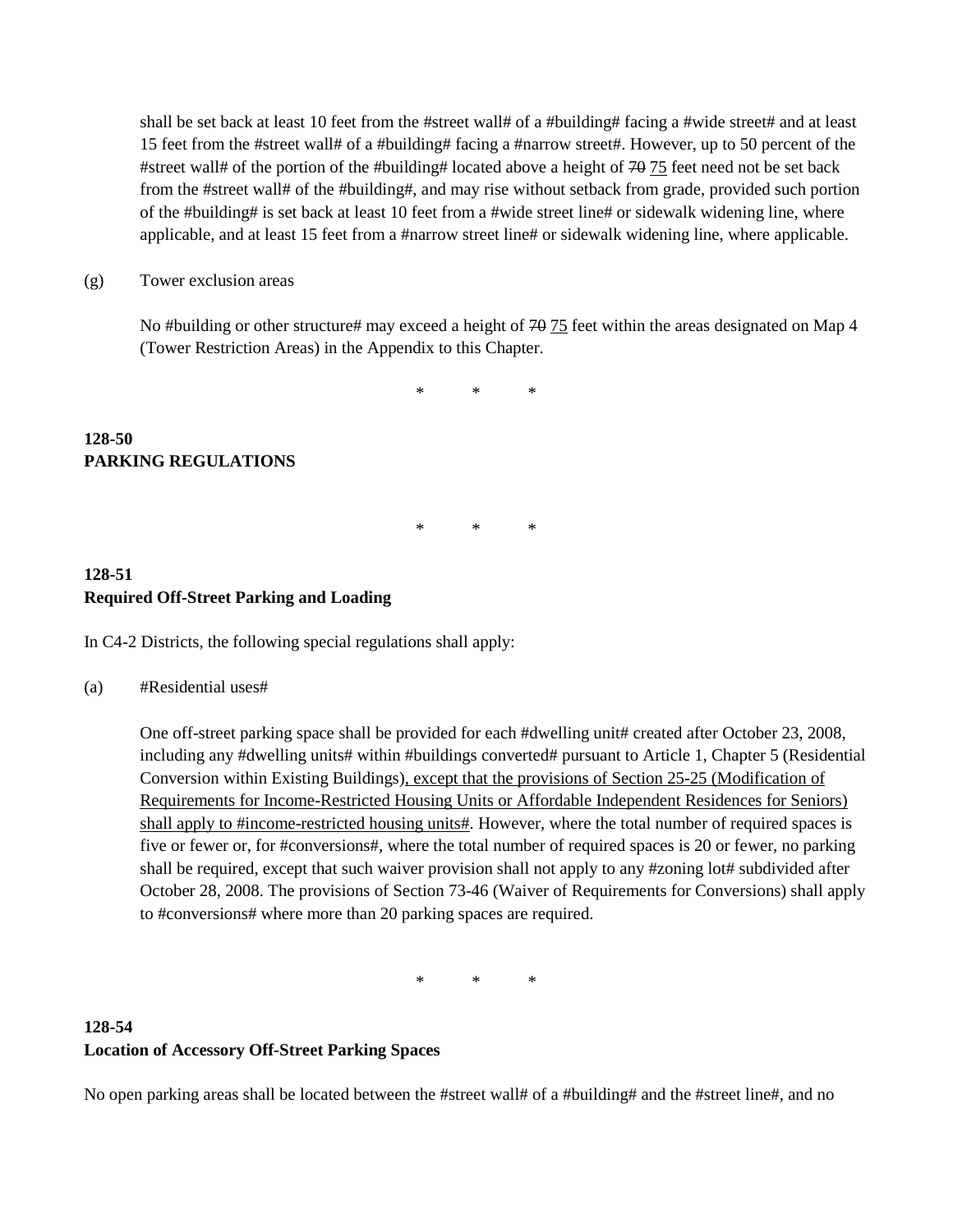open parking area shall front upon a #commercial street#. All open parking areas, regardless of the number of parking spaces, shall comply with the perimeter screening requirements of Section 37-921.

All off-street parking spaces within structures shall be located within facilities that, except for entrances and exits, are:

- (a) entirely below the level of each #street# upon which such facility fronts; or
- (b) located, at every level above-grade, behind #floor area# or screening in accordance with the provisions of 37-35 (Parking Wrap and Screening Requirements). For the purpose of applying such provisions, #commercial streets# designated on Map 2 in Appendix A of this Chapter shall be considered designated retail streets behind #commercial#, #community facility# or #residential floor area# so that no portion of such parking facility is visible from adjoining #streets#. The minimum depth of any such #floor area# shall be 30 feet, except that such depth may be reduced to 15 feet where the #street wall# containing such #floor area# fronts upon a #street# with a slope in excess of 11 percent; and
- (c) no parking shall be permitted on the roof of such facilities.

\* \* \*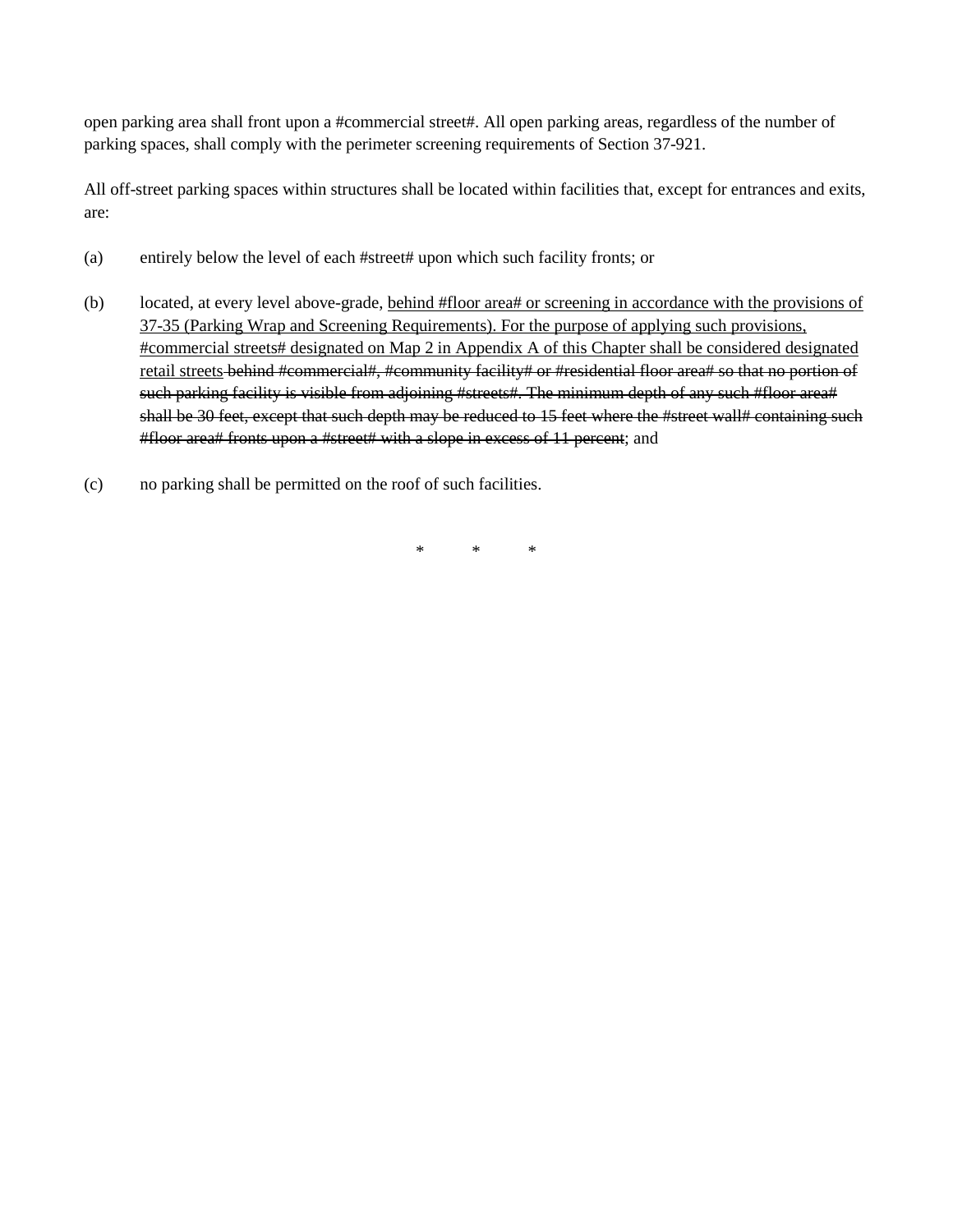# **Appendix Special St. George District Plan**

\* \* \*





[TO BE REMOVED]